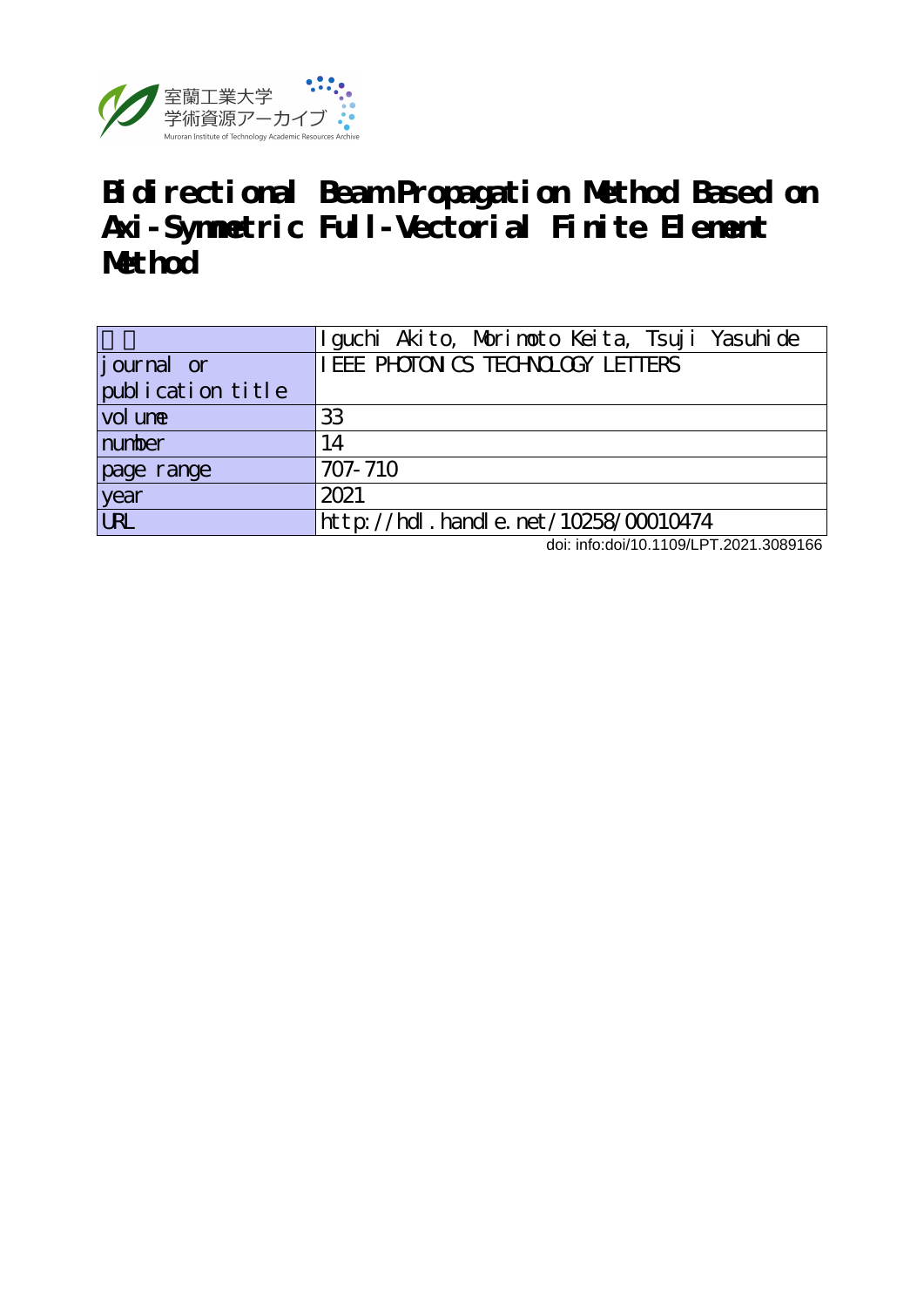# Bidirectional Beam Propagation Method Based on Axi-symmetric Full-Vectorial Finite Element Method

Akito Iguchi, *Member, IEEE,* Keita Morimoto, *Graduate Student Member, IEEE,* and Yasuhide Tsuji, *Senior Member, IEEE*

*Abstract*—We first present a bidirectional beam propagation method (BiBPM) based on axially symmetric full-vectorial finite element method (Axi-FVFEM). The Axi-FVFEM based BiBPM is a more versatile method than previous scalar BiBPM for axisymmetric structure. It has potential to offer more efficient analysis than widely used FEM or finite difference based techniques, especially for a large scale waveguide such as a long periodic structure. An air gap in an axi-symmetric waveguide and a fibre Bragg grating (FBG) are analyzed using the Axi-FVFEM based BiBPM for numerical validation, and we compare the numerical results with those of a 3D finite-difference time-domain (FDTD) method and a modal-based method.

*Index Terms*—bidirectional beam propagation method, full vectorial finite element method, axially symmetric waveguide.

#### I. INTRODUCTION

A S an analysis and design tool of axially symmetric optical<br>components, an axi-symmetric 2D finite element method<br>(Axi-2DFEM) [1], or a body of revolution finite difference S an analysis and design tool of axially symmetric optical components, an axi-symmetric 2D finite element method time-domain(BOR-FDTD) [2], [3] method are widely employed. However, it is well known that massive computational effort is required when an optical waveguide which is much larger than operating wavelength is directly modeled by the FEM or the FDTD. Field-based methods such as bidirectional beam propagation methods (BiBPMs) and modal-based methods, also known as mode matching methods (MMMs), have been well investigated to analyze longitudinally multilayered waveguides efficiently and wide variety of variants have been developed so far [4]–[11]. Modal-based methods for axi-symmetric waveguides have already been reported [8] and been used as a numerical validation tool [12], however in general, sufficient large number of eigenpairs, which are time consuming to compute, are necessary for accurate analysis. Field-based methods have advantage that all eigenmodes containing continuous modes are taken into account without calculation of eigenpairs by computing accurately a square root of characteristic matrix  $\sqrt{[Q]}$  [10], [11]. Moreover, investigation of dominant eigenmodes and sufficient mode number are not necessary unlike the modal-based methods. Recently, a BiBPM based on scalar axi-symmetric FEM is

A. Iguchi, K. Morimoto, and Y. Tsuji are with the Department of Engineering, Muroran Institute of Technology, Muroran, Hokkaido, Mizumoto-cho 27- 1 Japan (e-mail: iguchia@mmm.muroran-it.ac.jp; 19096015@mmm.muroranit.ac.jp; y-tsuji@mmm.muroran-it.ac.jp).



Fig. 1. An axially symmetric optical waveguide. (a) 3D view of an axisymmetric waveguide. (b) A ringed edge element used in this letter. (c) A schematic of a axi-symmetric multi-layered waveguide.

reported, and its effectiveness is investigated comparing with the Axi-2DFEM and the FDTD methods [13]. In this literature,  $\sqrt{[Q]}$  is treated accurately and efficiently using a blocked version Schur decomposition (B-Schur) [14] with a branchcut technique. Its full-vectorial version is desirable to treat optical waveguides correctly, in particular high-index-contrast waveguides, or optical components with sensitive properties to effective index.

In this letter, we first present a BiBPM based on fullvectorial finite element method (Axi-FVFEM) to deal with various axi-symmetric waveguides. For numerical validation, an air-gap in dielectric circular waveguide surrounded by air and a fibre Bragg grating (FBG) [12] are analyzed using the present method with comparing the results of other numerical modeling.

This work was supported by Japan Society for the Promotion of Science (JSPS) under Grant 20K22408. (Corresponding author: A. Iguchi.)

Manuscript received Month XX, 2021; revised Month XX, 2021.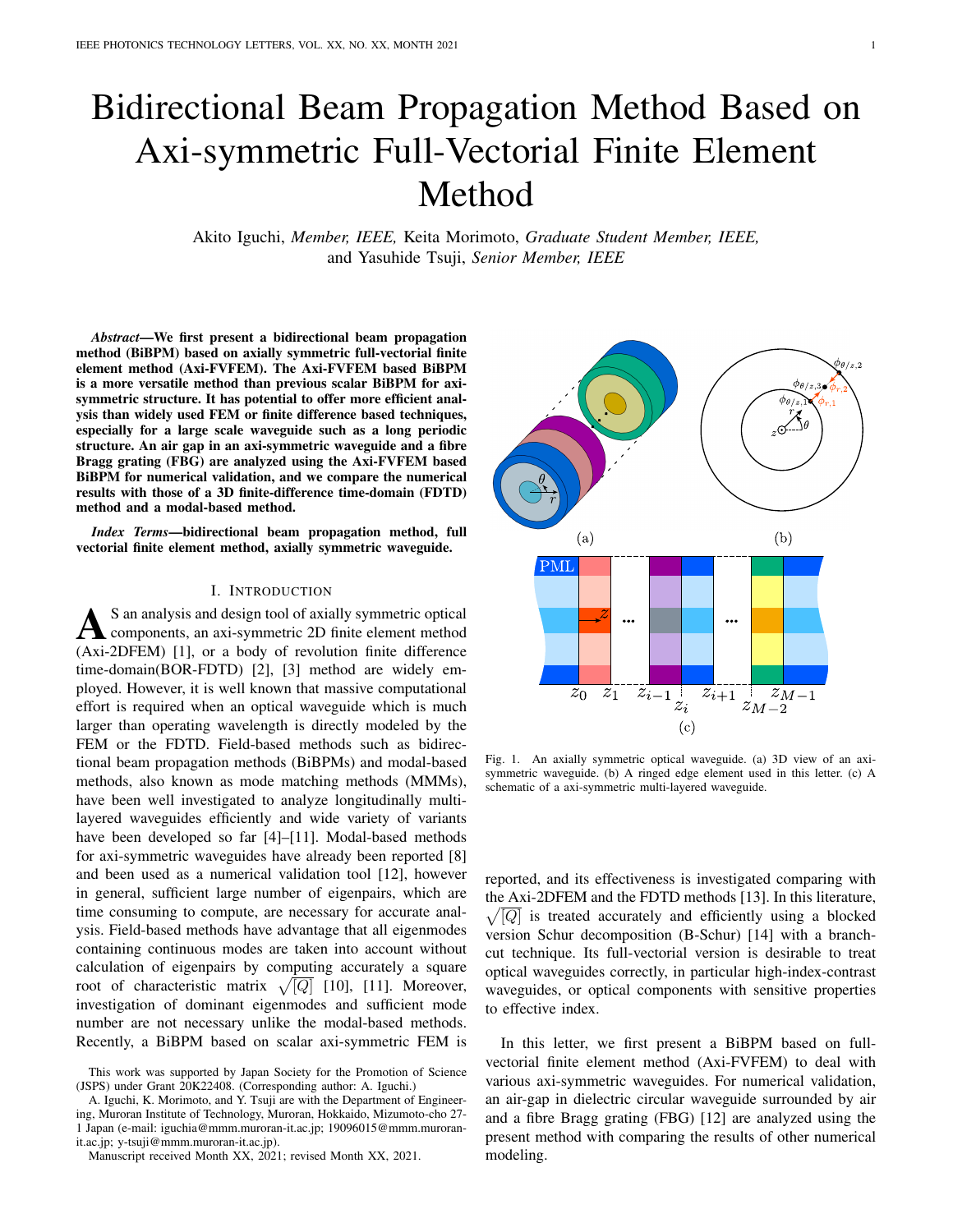### II. FORMULATION

We consider axi-symmetric waveguide, and computational window is terminated by a perfectly matched layer (PML)  $[15]$  as shown in Fig. 1(a). The wave equation in this system is derived from Maxwell's equation as follows:

$$
\nabla \times ([p] \nabla \times \mathbf{\Phi}) - k_0^2 [q] \mathbf{\Phi} = \mathbf{0}
$$
 (1)

$$
[p] = \begin{cases} [\mu]_{\text{PML}}^{-1} & [q] = \begin{cases} [\varepsilon]_{\text{PML}} & (\Phi = \sqrt{\varepsilon_0} \, [s] \, \mathbf{E}) \\ [\mu]_{\text{PML}} & (\Phi = \sqrt{\mu_0} \, [s] \, \mathbf{H}) \end{cases} \\ [\varepsilon]_{\text{PML}} = \det\left( [s] \right) [s]^{-1} [\varepsilon_r] [s]^{-1} \\ [\mu]_{\text{PML}} = \det\left( [s] \right) [s]^{-1} [\mu_r] [s]^{-1} \end{cases}
$$

where  $k_0$  is a wavenumber in vacuum,  $[\varepsilon_r]$  and  $[\mu_r]$  are relative permittivity and permeability tensors. For simplification, we let these tensors diagonal matrices, i.e.  $[p] = \text{diag} \{p_r, p_\theta, p_z\},\$  $[q] = \text{diag} \{q_r, q_\theta, q_z\}$ . [*s*] is related to a stretching parameter of the PML in cylindrical coordinate.

$$
[s] = \begin{bmatrix} s & 0 & 0 \\ 0 & s' & 0 \\ 0 & 0 & 1 \end{bmatrix}
$$
  

$$
s(r) = \begin{cases} 1 & [0 \le r < r_{\text{PML}}] \\ 1 - j\alpha \left(\frac{r - r_{\text{PML}}}{L_r - r_{\text{PML}}}\right)^M & [r_{\text{PML}} \le r \le L_r] \\ s'(r) = \frac{1}{r} \int_0^r s(R) dR. \end{cases}
$$

 $\alpha$  is a loss tangent,  $L_r$  is size of computational window including the PML, and  $(L_r - r_{\text{PML}})$  indicates the thickness of the PML. First, we assume the EM wave has a phase factor of  $exp(-i\beta z - im\theta)$ . The functional in this system can be written as follows when  $\Phi = 0$  at terminal boundary of the computational window  $(Ω)$ .

$$
F = \iint_{\Omega} \left\{ (\nabla \times \mathbf{\Phi})^* \cdot ([p] \nabla \times \mathbf{\Phi}) - k_0^2 [q] \mathbf{\Phi}^* \cdot \mathbf{\Phi} \right\} d\Omega \tag{2}
$$

where *<sup>∗</sup>* indicates complex conjugate.

It is known that in full-vectorial FE analysis nonphysical spurious modes are eliminated by using hybrid edge/nodal elements [16]. We expand the electro-magnetic (EM) field in a local element using the cylindrical ringed edge element shown in Fig. 1(b):

$$
\mathbf{\Phi}_e = \left[ N \right]^T \{ \phi \}_e \exp \left( -j\beta z - jm\theta \right) \tag{3}
$$

$$
[N]=\left[\begin{array}{cc} \{M\} & \{0\} & \{0\} \\ \{0\} & j\,\{N\} & \{0\} \\ \{0\} & \{0\} & j\,\{N\} \end{array}\right],\ \{\phi\}_e\ =\left\{\begin{array}{c} \{\phi\}_{r,e} \\ \{\phi\}_{\theta,e} \\ \{\phi\}_{z,e} \end{array}\right\}
$$

where <sup>T</sup> indicates transpose, the subscript "*e*" indicates quantity in a local domain,  $\{M\}$  and  $\{N\}$  are vectors of the shape function for *r* and  $\theta$ , *z* direction, respectively. By applying (3) and the variational principle to (2), the following eigenvalue equation can be derived.

$$
[Q] \{\phi\}_t - \beta^2 \{\phi\}_t = \{0\} \tag{4}
$$

where  ${\{\phi\}}_t = {\{\{\phi\}}_r, {\{\phi\}}_\theta\}^T$ . [*Q*] is the characteristic matrix which can be written by

$$
[Q] = ([B]_{tz} [A]_{zz}^{-1} [B]_{zt} - [C]_{tt})^{-1} [A]_{tt}
$$
 (5)

$$
A]_{tt} = \begin{bmatrix} [A]_{rr} & [A]_{r\theta} \\ [A]_{\theta r} & [A]_{\theta \theta} \end{bmatrix}
$$
 (6)

$$
[B]_{tz} = [B]_{zt}^T = \begin{bmatrix} [B]_{rz} \\ [B]_{\theta z} \end{bmatrix}
$$
 (7)

$$
[C]_{tt} = \left[ \begin{array}{cc} [C]_{rr} & [0] \\ [0] & [C]_{\theta\theta} \end{array} \right]. \tag{8}
$$

The submatrices of  $[A]_{tt}$ ,  $[B]_{tz}$ , and  $[C]_{tt}$  are defined by

[*A*]

$$
[A]_{rr} = 2\pi \sum_{e} \int_{e} \left( p_{z} m^{2} \frac{1}{r} \{M\} \{M\}^{T} dr -k_{0}^{2} q_{r} r \{M\} \{M\}^{T} \right) dr \quad (9)
$$

$$
[A]_{r\theta} = [A]_{\theta r}^{T} = 2\pi \sum_{e} \int_{e} \left( p_{z} m \frac{1}{r} \{M\} \{N\}^{T} + p_{z} m \{M\} \{N_{r}\}^{T} \right) dr \quad (10)
$$

$$
[A]_{\theta\theta} = 2\pi \sum_{e} \int_{e} \left( p_z \frac{1}{r} \{N\} \{N\}^{T} + p_z \{N_r\} \{N_r\}^{T} + p_z \{N_r\} \{N_r\}^{T} + p_z r \{N_r\} \{N_r\}^{T} - k_0^2 q_{\theta} r \{N\} \{N\}^{T} \right) dr \quad (11)
$$

$$
[A]_{zz} = 2\pi \sum_{e} \int_{e} \left( p_r m^2 \frac{1}{r} \{N\} \{N\}^T + p_{\theta} r \{N_r\} \{N_r\}^T - k_0^2 q_z r \{N\} \{N\}^T \right) dr \quad (12)
$$

$$
[B]_{rz} = [B]_{zr}^T = 2\pi \sum_{e} \int_{e} p_{\theta} r \{M\} \{N_r\}^T dr \qquad (13)
$$

$$
[B]_{\theta z} = [B]_{z\theta}^T = 2\pi \sum_{e} \int_{e} \left( -p_r m \{ N \} \{ N \}^T \right) dr \quad (14)
$$

$$
[C]_{rr} = 2\pi \sum_{e} \int_{e} p_{\theta} r \{M\} \{M\}^{T} dr \qquad (15)
$$

$$
[C]_{\theta\theta} = 2\pi \sum_{e} \int_{e} p_r r \{N\} \{N\}^T dr \qquad (16)
$$

where  $\{N_r\}$  indicates  $d\{N\}$  */dr*. In this letter, the Gaussian quadrature is applied to computation of the element integral.

Here, we consider a multi-layered waveguide where waveguide discontinuity lies at  $z = z_i$  ( $i = 0, 1, \dots, M - 1$ ) as shown in Fig. 1(c). The govern equation in this waveguide is obtained by replacing *β* to *j∂/∂z* in (4).

$$
\frac{\partial^2 \{\phi\}_t}{\partial z^2} + [Q] \{\phi\}_t = \{0\}.
$$
 (17)

In homogeneous region, e.g. *i*-th layer, *z ∈* (*z<sup>i</sup>−*<sup>1</sup>*, zi*), the solution of (17) can be written by

$$
\{\phi(z)\}_t = \exp\left[-j\sqrt{[Q]_i}(z-z_{i-1})\right] \left\{\phi\left(z_{i-1}^+\right)\right\}_t^{\mathrm{F}} + \exp\left[j\sqrt{[Q]_i}(z-z_i)\right] \left\{\phi\left(z_i^-\right)\right\}_t^{\mathrm{B}} \tag{18}
$$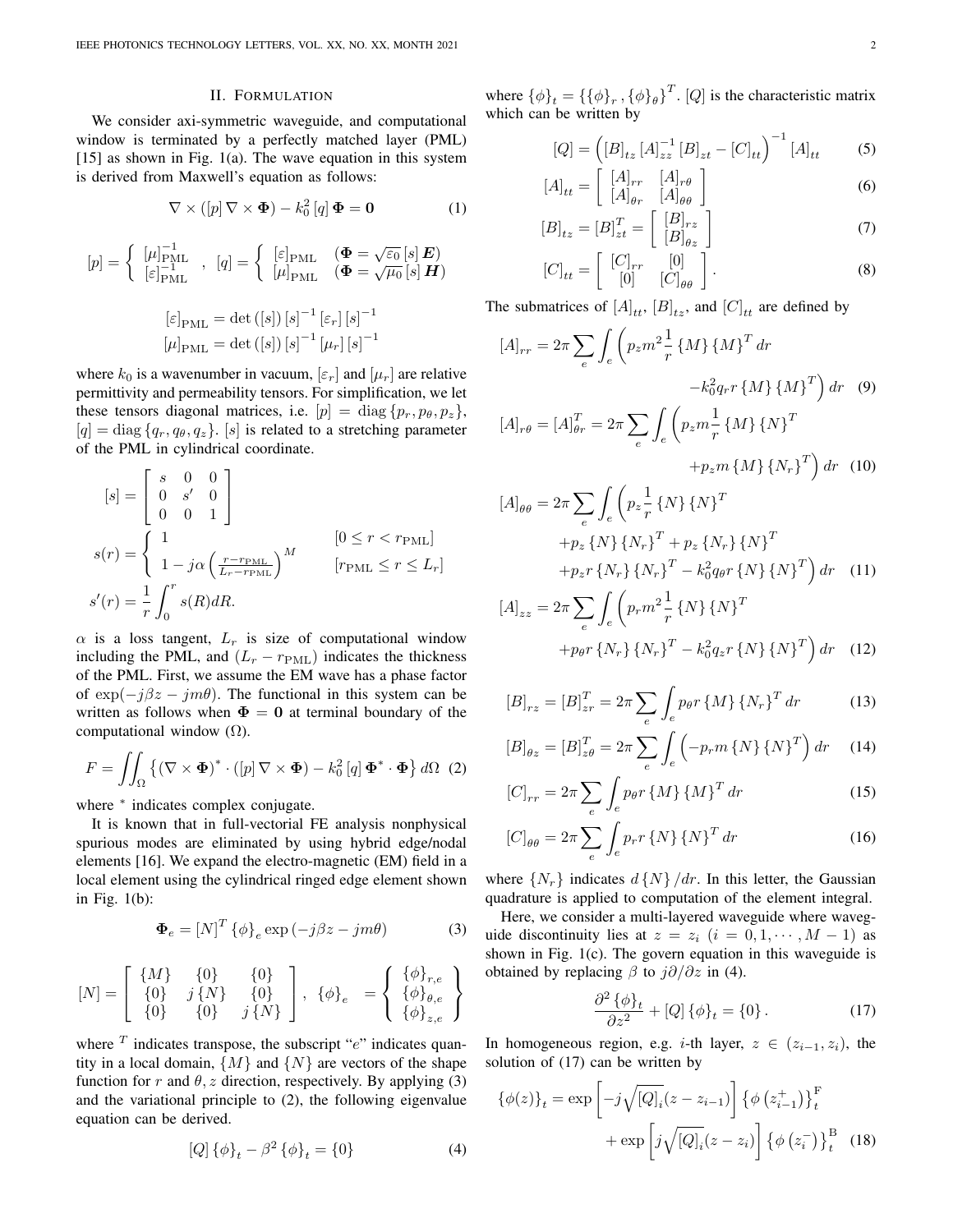where  $\{\phi\}_t^{\text{F/B}}$  is forward/backward propagating EM wave in *z*-direction. The propagator in *i*-th homogeneous region,  $[P]_i$ , can be derived from (18). The transfer operator at waveguide discontinuity  $(z = z_i)$ ,  $[T]_i$ , can be obtained by continuity condition of transversal EM fields (all components of  ${E}_t$  or  ${H}_t$ ) and power flowing into *z*-direction (*P*) [17].

$$
\left\{\phi\left(z_{i}^{-}\right)\right\}_{t}^{\mathrm{F}} + \left\{\phi\left(z_{i}^{-}\right)\right\}_{t}^{\mathrm{B}} = \left\{\phi\left(z_{i}^{+}\right)\right\}_{t}^{\mathrm{F}} + \left\{\phi\left(z_{i}^{+}\right)\right\}_{t}^{\mathrm{B}} \tag{19}
$$

$$
[F]_i \{\phi(z_i^-)\}_t^{\mathrm{F}} + [F]_i \{\phi(z_i^-)\}_t^{\mathrm{B}} = [F]_{i+1} \{\phi(z_i^+)\}_t^{\mathrm{F}} + [F]_{i+1} \{\phi(z_i^+)\}_t^{\mathrm{B}} \quad (20)
$$

where  $[F]_i$  is a matrix related to power calculation:

$$
P(z) = \frac{jc}{2k_0} \{ \phi(z) \}_{t}^{\dagger} [F]_i \{ \phi(z) \}_{t}
$$
\n
$$
[F]_i = \left( [C]_{tt,i} - [B]_{tz,i} [A]_{zz,i}^{-1} [B]_{zt,i} \right) \frac{\partial}{\partial z},
$$
\n(21)

where *c* is the speed of light in free space. *∂/∂z* can be replaced by  $-j\sqrt{[Q]_i}$  or  $j\sqrt{[Q]_i}$  for forward or backward waves, respectively. The reflection and transmission EM fields in the system can be computed by transfer operators [*P*], [*T*] as follows:

$$
\left\{\begin{array}{c} {\phi_{\text{out}}}_{t} \end{array}\right\} = [M] \left\{\begin{array}{c} {\phi_{\text{in}}}_{t} \end{array}\right\} \qquad (22)
$$

$$
[M] = [P]_{\text{out}} [T]_{M-1} [P]_{M-1} \cdots [T]_1 [P]_1 [T]_0 [P]_{\text{in}} \quad (23)
$$

where  $\{\phi_{\text{in}}\}_{t}^{\text{F}}$  indicates an input field,  $\{\phi_{\text{in}}\}_{t}^{\text{B}}$  and  $\{\phi_{\text{out}}\}_{t}^{\text{F}}$  are reflection and transmission fields, and [*P*] in*/*out is a propagator in the input/output waveguide. The B-Schur [14] is applied to computation of the square root of [*Q*] at each homogeneous region. To get exponential of matrix,  $\exp[-j\sqrt{[Q]_i}(z-z_{i-1})]$ and  $\exp[j\sqrt{[Q]_i}(z-z_i)]$ , included in (18), we employ Padé approximation with accurately computed  $\sqrt{[Q]}$ , for details, refer to [10].

The scattering operator, which is preferred in terms of numerical stability, can also be composed by the same manner in [9], [18]. Using doubling procedure of the scattering matrix, large scale periodic waveguides can be analyzed stably as follows:

$$
\left\{\n\begin{array}{c}\n\{\phi_{\text{in}}\}_{t}^{\text{B}} \\
\{\phi_{\text{out}}\}_{t}^{\text{F}}\n\end{array}\n\right\} = [S] \left\{\n\begin{array}{c}\n\{\phi_{\text{in}}\}_{t}^{\text{F}} \\
\{0\}\n\end{array}\n\right\}
$$
\n(24)

$$
[S] = [S]_{\text{out}} \star [S]_{\Lambda} \star \cdots \star [S]_{\Lambda} \star [S]_{\text{in}}
$$
 (25)

where  $\star$  means Redheffer's star product [19],  $[S]_{\text{in/out}}$  is the scattering matrix of input/output system, and  $[S]_A$  is that of single period system.

### III. NUMERICAL EXAMPLES

For numerical verification of the BiBPM based on Axi-FVFEM, we apply it to analysis of an air-gap of a fibre surrounded by air, and a FBG sensor with plasmonics. First, the axi-symmetric waveguide with a gap shown in the inset of Fig. 2 is analyzed. The refractive indices are  $n_1 = 1.45$ ,  $n_2 = 1$ , the core radius is  $a = 0.5$   $\mu$ m, and size of



Fig. 2. Fresnel coefficients with respect to length of a gap in an axially symmetric optical waveguide. The inset shows the schematic of the analyzed waveguide.



Fig. 3. A schematic of a FBG sensor with a metal layer.



Fig. 4. Spectra of transmission coefficients with respect to the grating period. The insets show the magnetic reflection fields.

the computational window including  $0.5 \mu m$  of the PML is  $L_r = 3 \mu m$  which is divided into 35 ringed edge elements. Since refractive index difference is large ( $\Delta \approx 26\%$ ), a sufficiently large number of modes including radiation modes have to be evaluated to compute the Fresnel coefficients accurately. The transfer matrix approach is used to verify [*T*] and [*P*] of our formulation, and the results are compared with those of a hand made 3D-FDTD solver. The input wave is let to be  $HE_{11}$  wave at wavelength of 1.31  $\mu$ m, and reflection and transmission coefficients are investigated sweeping the waveguide gap from 0.1 to 0.7 *µ*m. As shown in Fig. 2, the